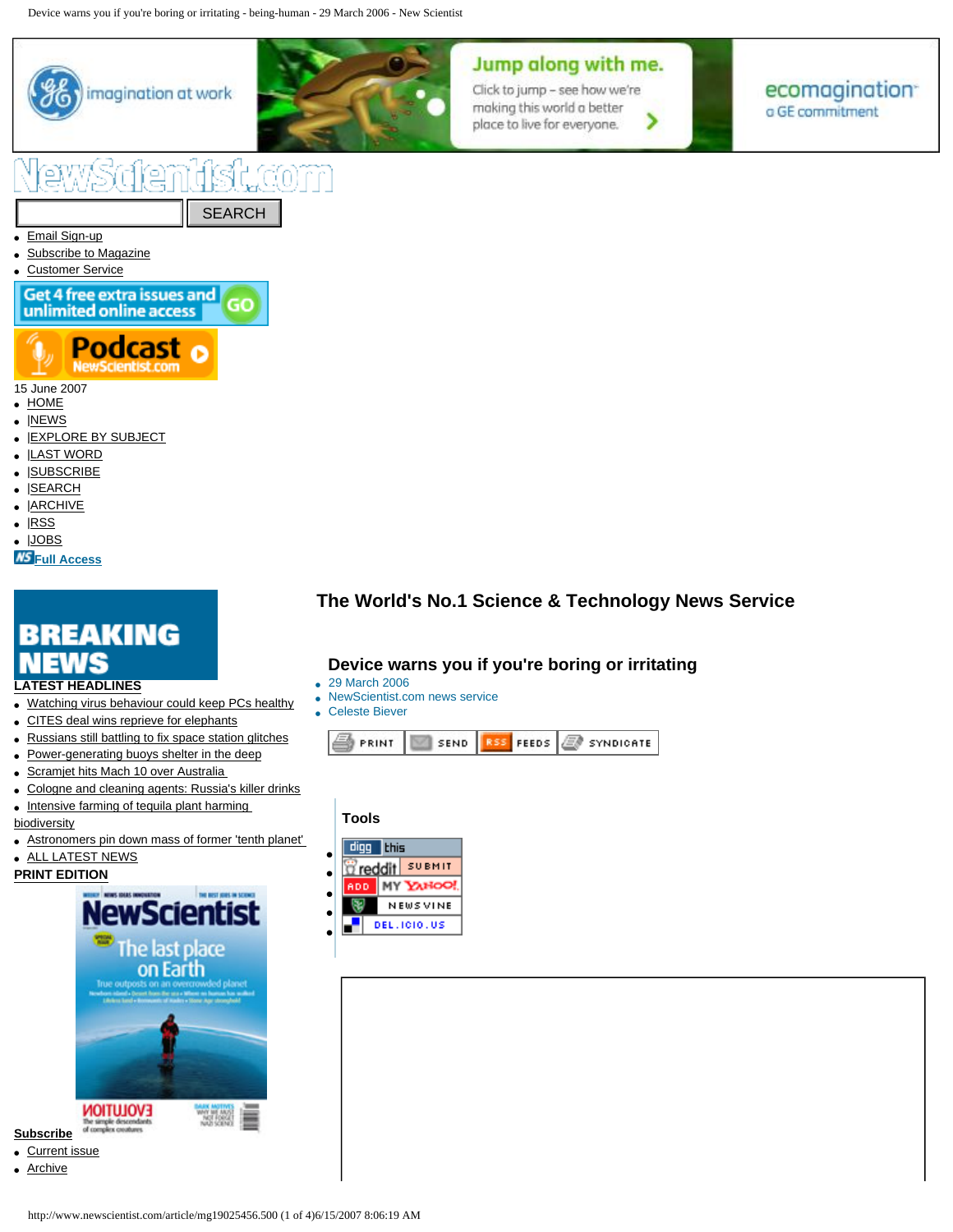

- **[Renew](http://www.newscientist.com/subscribe.ns?promcode=nslhsubsbox)**
- [Change address](http://www.newscientist.com/subscribe.ns?promcode=nslhsubsbox)

**NS** [Full Access](http://www.newscientist.com/info.ns?id=in14)



A DEVICE that can pick up on people's emotions is being developed to help people with autism relate to those around them. It will alert its autistic user if the person they are talking to starts showing signs of getting bored or annoyed.

One of the problems facing people with autism is an inability to pick up on social cues. Failure to notice that they are boring or confusing their listeners can be particularly damaging, says Rana El Kaliouby of the Media Lab at the Massachusetts Institute of Technology. "It's sad because people then avoid having conversations with them."

The "emotional social intelligence prosthetic" device, which El Kaliouby is constructing along with MIT colleagues Rosalind Picard and Alea Teeters, consists of a camera small enough to be pinned to the side of a pair of glasses, connected to a hand-held computer running image recognition software plus software that can read the emotions these images show. If the wearer seems to be failing to engage his or her listener, the software makes the hand-held computer vibrate.



**[Would you trust a computer to warn you that you are being boring?](http://community.newscientist.com/forum.jspa?forumID=36)**

**[Discuss this story >>](http://community.newscientist.com/forum.jspa?forumID=36)**

"If the wearer seems to be failing to engage the person listening, the computer vibrates"

In 2004 El Kaliouby demonstrated that her software, developed with Peter Robinson at the University of Cambridge, could detect whether someone is agreeing, disagreeing, concentrating, thinking, unsure or interested, just from a few seconds of video footage. Previous computer programs have only detected the six more basic emotional states of happiness, sadness, anger, fear, surprise and disgust. El Kaliouby's complex states are more useful because they come up more frequently in conversation, but are also harder to detect, because they are conveyed in a sequence of movements rather than a single expression.

Her program is based on a machine-learning algorithm that she trained by showing it more than 100 8-second video clips of actors expressing particular emotions. The software picks out movements of the eyebrows, lips and nose, and tracks head movements such as tilting, nodding and shaking, which it then associates with the emotion the actor was showing. When presented with fresh video clips, the software gets people's emotions right 90 per cent of the time when the clips are of actors, and 64 per cent of the time on footage of ordinary people.

El Kaliouby is now training the software on excerpts from movies and footage captured by webcams. This week she plans to gather the first on-the-move training footage by equipping a group of volunteers, some of whom are autistic, with wearable cameras.

Getting the software to work is only the first step, Picard warns. In its existing form it makes heavy demands on computing power, so it may need to be pared down to work on a standard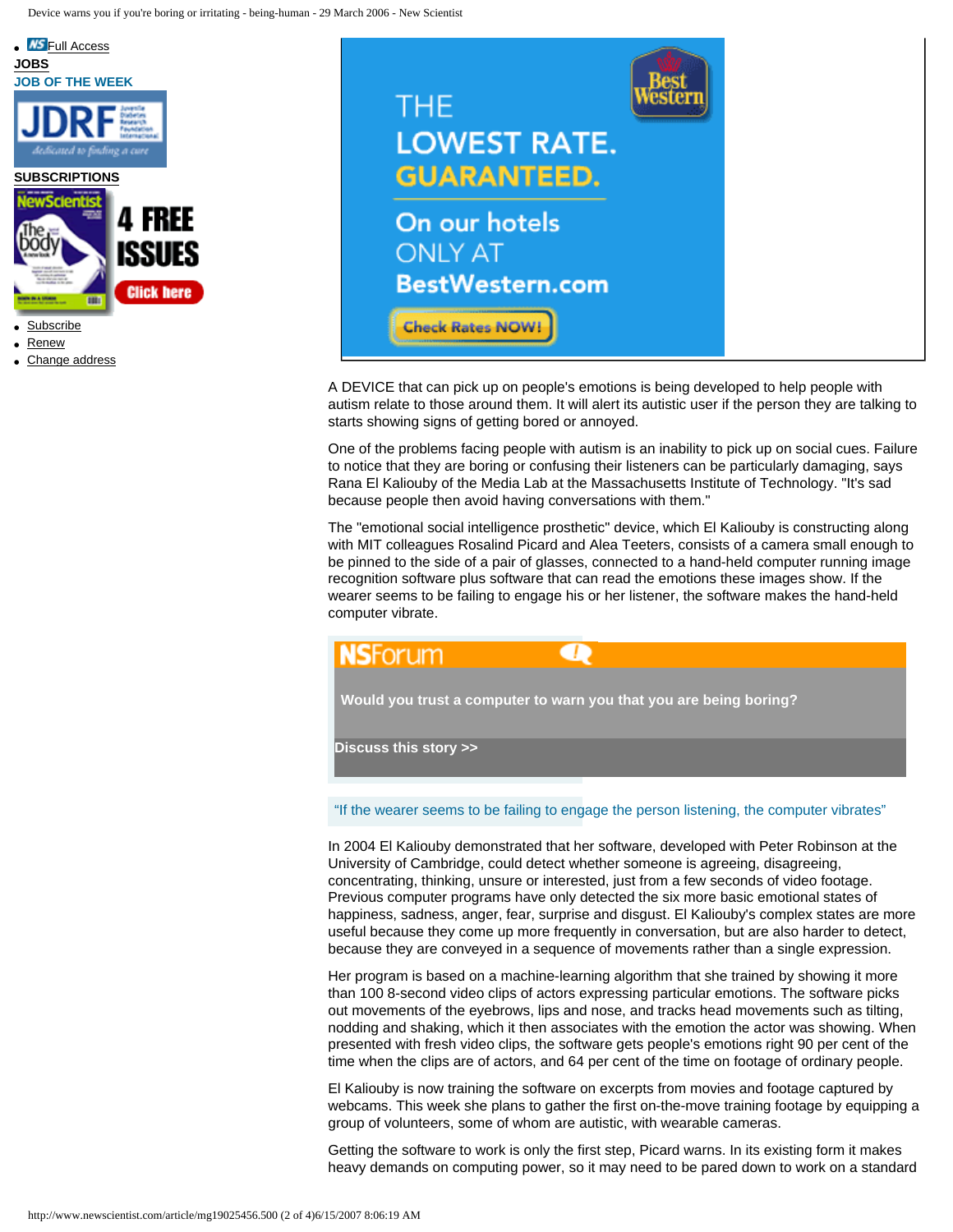hand-held computer. Other challenges include finding a high-resolution digital camera that can be worn comfortably, and training people with autism to look at the faces of those they are conversing with so that the camera picks up their expressions.

The team will present the device next week at the Body Sensor Network conference at MIT. People with autism are not the only ones who stand to benefit. Timothy Bickmore of Northeastern University in Boston, who studies ways in which computers can be made to engage with people's emotions, says the device would be a great teaching aid. "I would love it if you could have a computer looking at each student in the room to tell me when 20 per cent of them were bored or confused."

From issue 2545 of New Scientist magazine, 29 March 2006, page 30





- **For exclusive news and expert analysis every week [subscribe](http://www.newscientist.com/subscribe.ns?promcode=nsartend) to New Scientist Print Edition**
- For what's in New Scientist magazine this week see [contents](http://www.newscientist.com/contents.ns?query=issue:2608)
- **[Search](http://www.newscientist.com/search.ns)** all stories
- [Contact us](http://www.newscientist.com/contactperson.ns?recipient=dn) about this story
- [Sign up](http://www.newscientist.com/signup/) for our free newsletter

#### **SUBSCRIBER LOGIN**



Your login is case-sensitive



- [Forgotten your password?](http://www.newscientist.com/loginreminder.ns)
- [Subscriber? Register now!](http://www.newscientist.com/register)
- [Subscribe now](http://www.newscientist.com/subscribe.ns?promcode=nstext)
- [Institutional Subscribers](http://www.newscientist.com/institution.ns)
- [Athens login](http://www.newscientist.com/athenslogin.ns)



#### **SPONSORED LINKS**

- [Moving Companies](http://www.movingexplorer.com/)
- [Home Mortgage Loans](http://www.nationalmortgage.com/)
- [Movers in Your area](http://www.vanlines.com/)
- [Find Moving Companies](http://www.vanlines.com/moving.html)
- [Real Estate](http://www.usrealestate.com/)
- [International Movers](http://www.internationalmovers.com/)